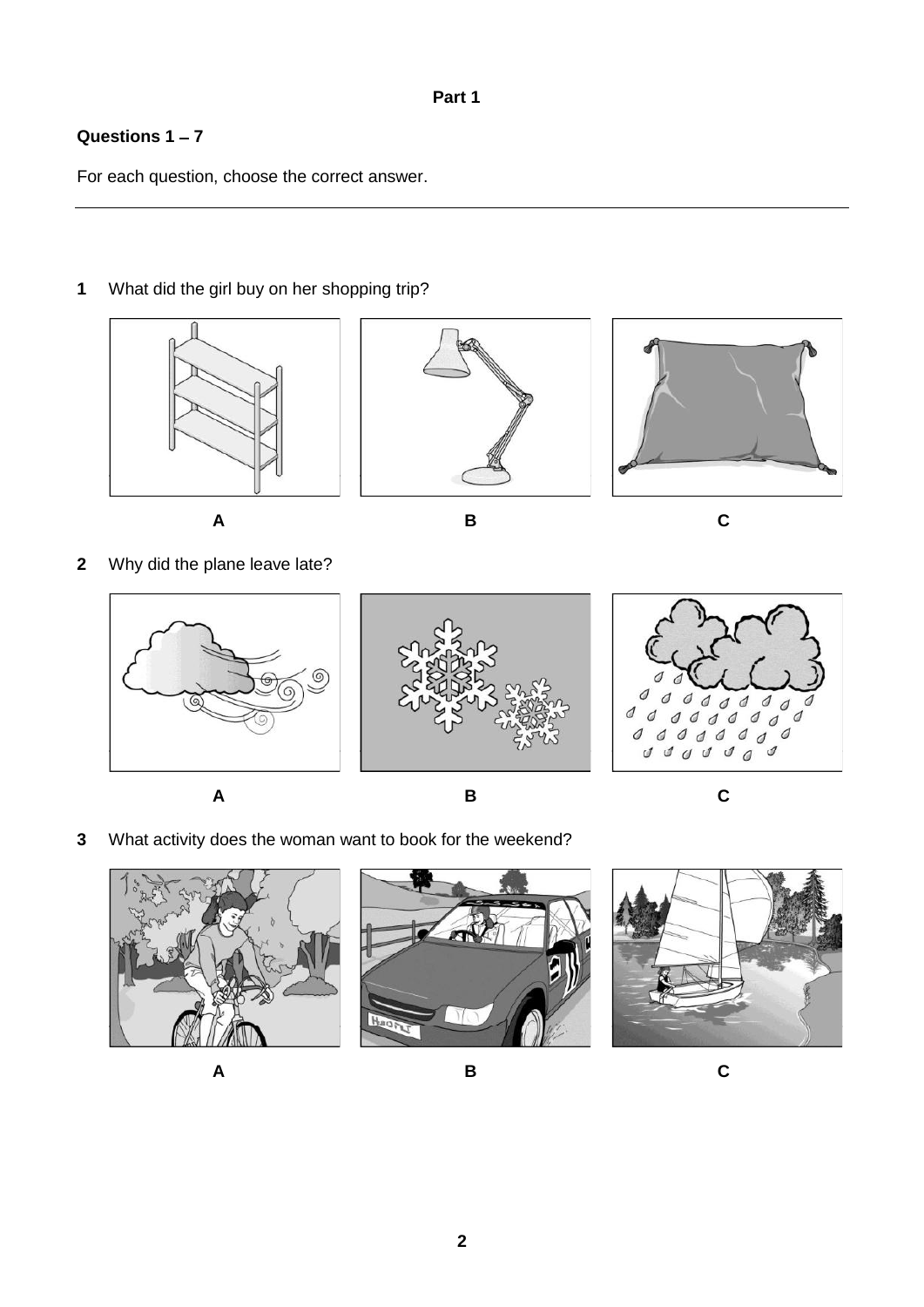**4** Which cake will the girl order?



**A B C**

**5** How much must customers spend to get a free gift?



**6** What did the family do on Sunday?







**A B C**

**7** Which programme is on first?





**A B C**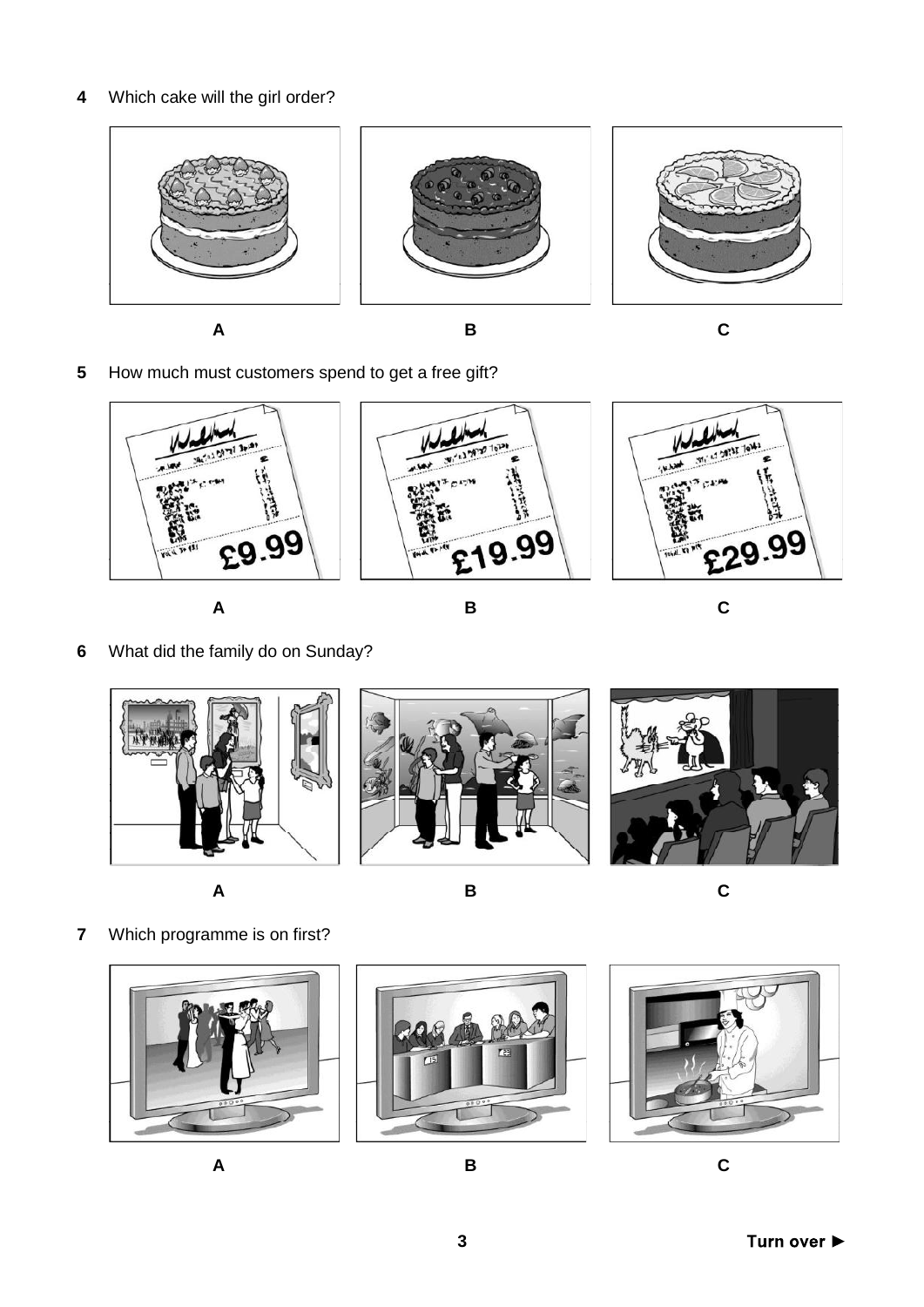### **Questions 8 13**

For each question, choose the correct answer.

- **8** You will hear two friends talking about a new clothes shop What does the girl say about it?
	- **A** The staff are helpful.
	- **B** It only has the latest fashions.
	- **C** Prices are reduced at the moment.
- **9** You will hear two friends talking about a pop band's website. They think the site would be better if
	- **A** its information was up to date.
	- **B** it was easier to buy concert tickets.
	- **C** the band members answered messages.
- **10** You will hear a woman telling a friend about an art competition she's won. How does she feel about it?
	- **A** upset that the prize isn't valuable
	- **B** excited that the judges liked her picture
	- **C** disappointed that she can't use the prize
- 11 You will hear two friends talking about the girl's flatmate. The girl thinks that her flatmate
	- **A** is too untidy.
	- **B** talks too much.
	- **C** plays music too loud.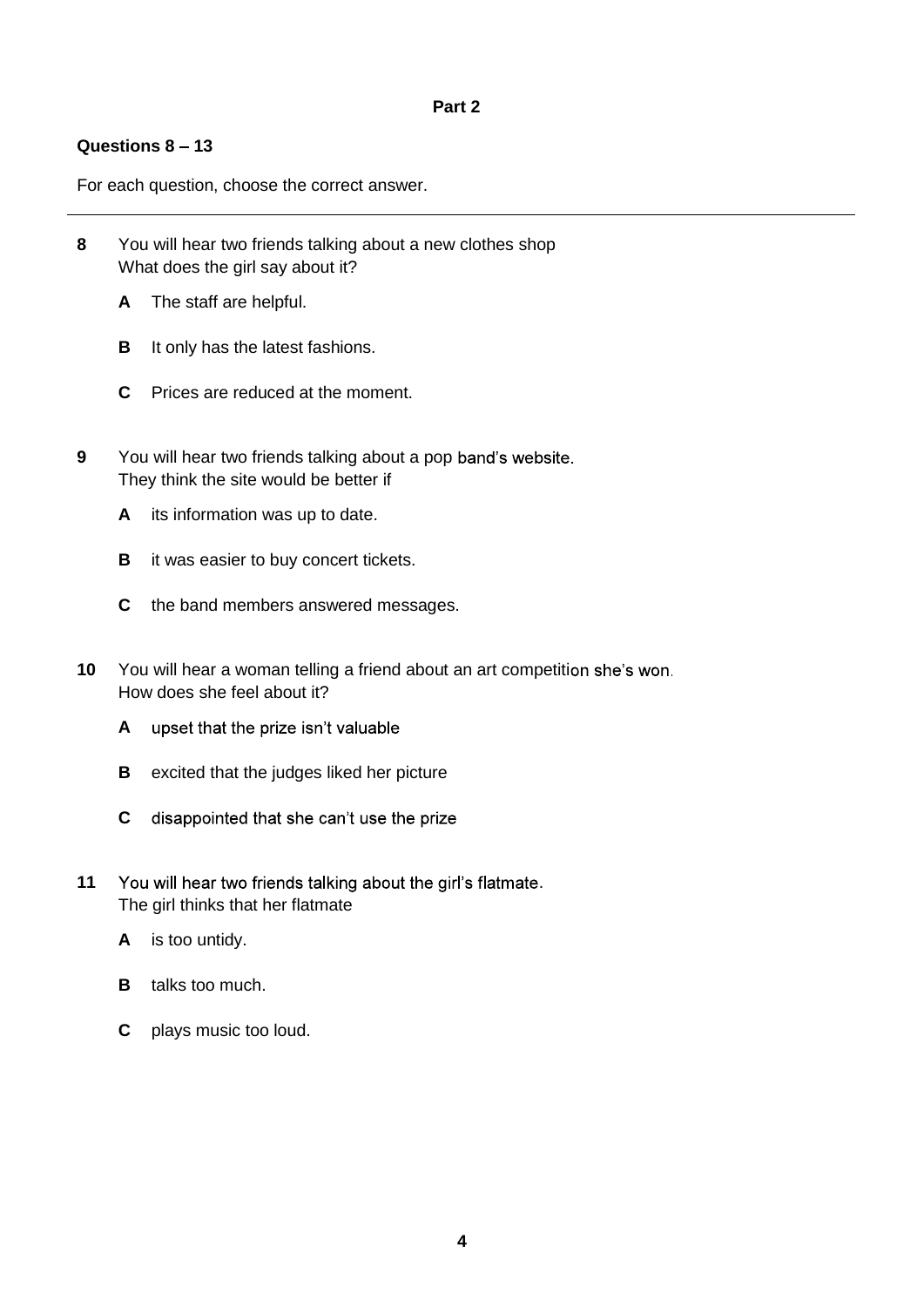- **12** You will hear two friends talking about a football match. They agree that their team lost because
	- A the players weren't confident enough.
	- **B** they were missing some key players.
	- **C** the players didn't do the right training.
- **13** You will hear two friends talking about a tennis match they played. The boy wants the girl to
	- **A** help him to get fitter.
	- **B** practise with him more often.
	- **C** enter more competitions with him.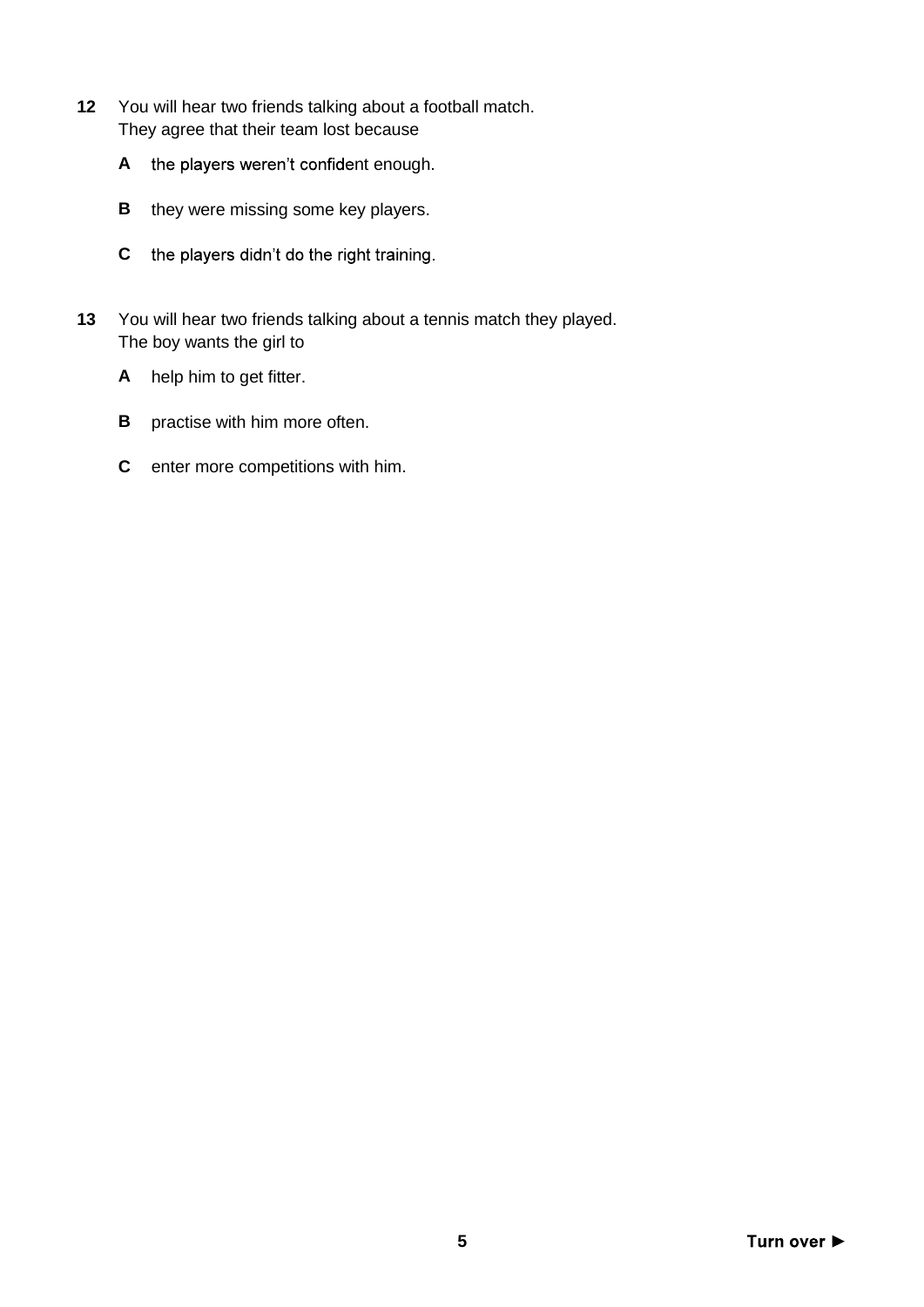#### **Part 3**

#### **Questions 14 19**

For each question, write the correct answer in the gap. Write **one** or **two words** or a **number** or a **date** or a **time.**

You will hear a radio presenter called Anita talking about her holiday in Cuba.

| <b>ANITA'S HOLIDAY IN CUBA:</b>                                                                   |
|---------------------------------------------------------------------------------------------------|
| In the National Gardens, the (14) <i>[CODECULEAD Was</i> the thing that attracted<br>most people. |
|                                                                                                   |
|                                                                                                   |
|                                                                                                   |
|                                                                                                   |
|                                                                                                   |

 $\overline{\phantom{a}}$